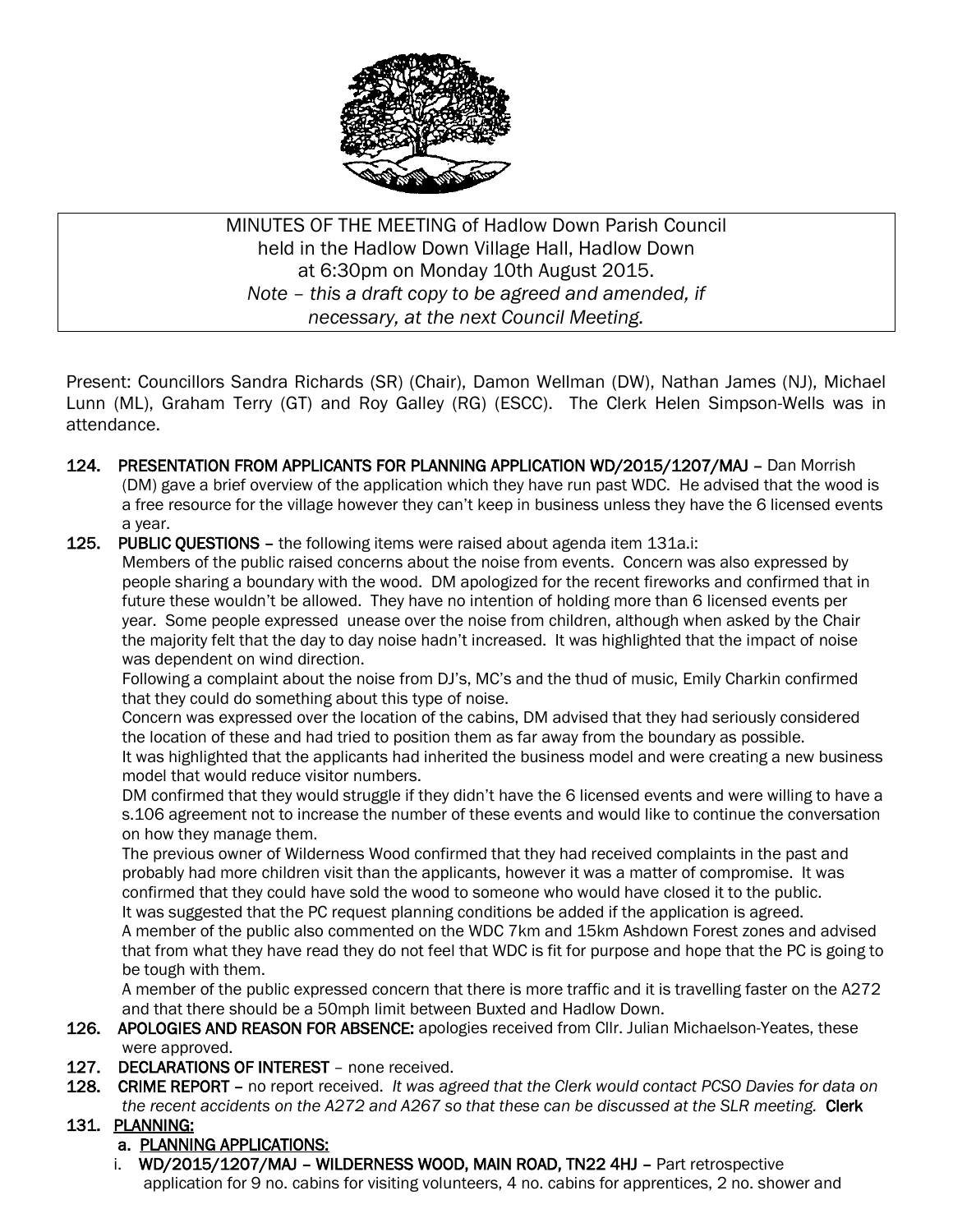toilet facilities, cabin to provide office space, kitchen for campers, replacement timber store and teaching space, replacement workshops, gazebo for ceremonies, extension to temporary permission for existing marquee and forestry building – The Chair allowed the applicants to respond

 to items raised by Councillors and for members of the public to make comments. DM confirmed that WDC advised them to include everything they wished to do in the application, however the work would probably take 15-20 years to complete. He confirmed that they would need

 year round use of the visitor cabins and would expect to put a limitation on how long someone could stay in them. He would also agree to a condition to only build 1-2 cabins per year.

 The Parish Council (PC) had received a number of comments prior to the meeting, both for and against the application.

 4 Councillors voted against the application and 1 abstained. The following response was made to WDC:

The Parish Council object to the application for the following reasons:

Unacceptable noise which affects neighbours – NPPF 109, 116 and 120.

The size and scale of the development – NPPF 113 and EN27.

 The Parish Council feel that with the proposed scale of the development that it is not able to measure the impact on the village regarding noise, residential use and possible air pollution and the general environmental effect on villagers.

The Parish Council would favourably consider the application if WDC arranged a s.106 agreement that wouldn't allow for amplified noise, public address systems and fireworks and would limit the licensed events to 6 per year, this agreement would need to cover the whole of Wilderness Wood.

 The Parish Council appreciate that the applicants put in an application for all of their plans at the same time. They have no objection to the office space, replacement joinery workshop, timber stores and teaching space and the forestry building. If the number of volunteer cabins was reduced to 4, along with 4 apprentice cabins, 2 shower and toilet facilities and 1 kitchen the Parish Council would agree to this reduced number. They do not agree with the larger number of volunteer cabins that is proposed. The Parish Council would encourage the applicants to consider what they can offer in mitigation of the wild camping.

 The Parish Council would also like the s.106 agreement to limit the amount of time that a cabin can be occupied to a maximum of 28 days per occupation and that it can't be re-let by the occupiers for a further consecutive period of time.

 The Parish Council would like the applicants to be required to produce a management plan for any licensed events.

Can WDC please inform the Parish Council if the applicants amend the application.

The meeting moved from the main hall to the meeting room.

# 131. PLANNING:

# d. PLANNING MATTERS:

 i. Five Badgers, Stonehurst Lane – the Clerk advised that she had contacted planning and they have informed her that they are still considering what action to take. ML (WDC) confirmed that he had written to WDC but had not yet received a response, he will speak to the Head of Planning. It was agreed that the *Clerk would write to planning expressing the PC's disappointment at the lack of progress and would copy in the Head of Planning, she would request that an update on progress made, be sent to her before the PC's September meeting.* Clerk

The Chair allowed a member of the public to comment on the action being taken by WDC.

 *ML (WDC) agreed to inform the Clerk of any update he receives from WDC, the Clerk will then update the PC and the member of the public.* Clerk/ML **Clerk/ML** 

129. MINUTES OF THE MEETING held on 7th July 2015 were agreed and signed as a true record apart from item 103b.ii. which was amended to read Scocus Barn rather than Scocus Farm. The Clerk has written to WDC requesting that they amend their records.

# 130. MATTERS ARISING (from previous meetings):

- i. Parking on the pavement  $c/f$ . GT
	-
- ii. Hut Lane drainage NJ confirmed that he had cleared out the debris and that it would need doing again before the October meeting.
- iii. Clerks pension GT confirmed that he was due to meet with the Clerk in September.
- iv. Notes from HDCC meeting the Chair confirmed that she would update the PC at item 136.
- v. Highways visit the Chair confirmed that she had driven round the village with RG and thanked him for the ditching work in Wilderness Lane.

The Chair allowed a member of the public to comment on this item.

 The member of the public advised that there was still an issue with a puddle forming across the road during heavy rain. She commented on how helpful the workmen were.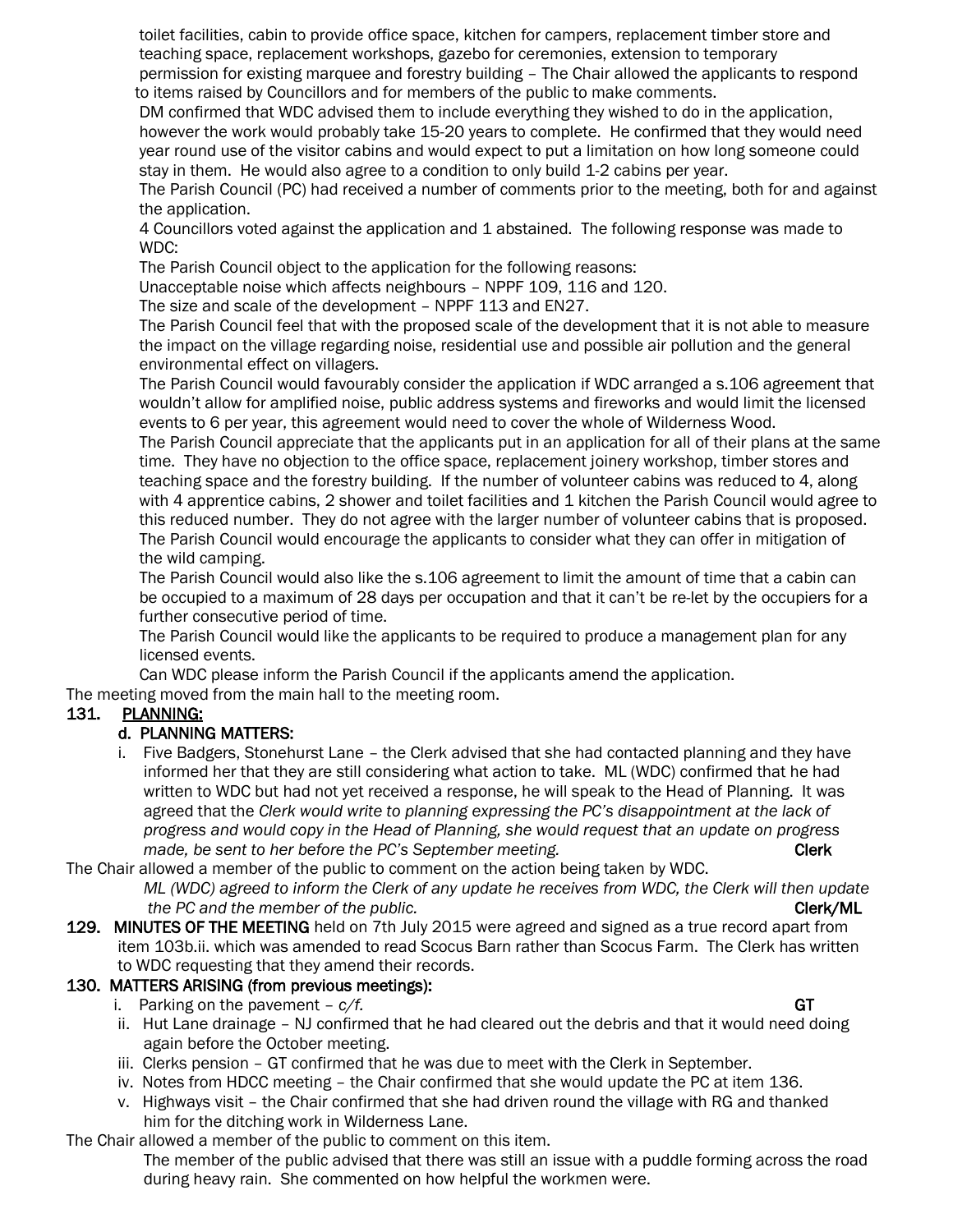Recycling resurfacing to be undertaken in Dog Kennel Lane and Criers Lane. The Clerk is in contact with Highways to check that Brick Kiln Lane is also due to be done. Councillors advised that Five Chimneys Lane, School Lane and Stocklands Lane all need work done to them.

- vi. Noticeboard on Main Road DW confirmed that he had undertaken the repair to the noticeboard.
- vii. The Clerks Report was sent to Councillors with the agenda updating them on her action points, this included:
- a. The PCSO has confirmed that he will speak to the car driver of any vehicles parked blocking the pavement near Grange Cottages.
- b. The *Clerk will continue to chase Highways for a response regarding an apron around the gulley on the A272 opposite the junction with Tinkers Lane.* Highways have confirmed that the vegetation and soil around it has been cleared and that it is now running clear. The contract of the clerk
- c. Problems with the gullies and ironworks have been reported to Highways. The Clerk has requested that the pothole infill in Stockland Lane be inspected and be filled in correctly and squared off. The knocked down Give Way sign at the top of Tinkers Lane has been reported to Highways and the steward is arranging for repairs to be carried out.
- d. The Clerk has written to the landowners at the junction of Main Road and Dog Kennel Lane requesting that their hedges be cut back.
- e. The Clerk wrote to Highways regarding advertising on verges and their response was sent to Councillors, prior to the meeting.
- f. The Clerk is awaiting a date from the computer consultant to look at back-ups.
- g. Planning enforcement have confirmed that the land at Five Chimneys Farm has been graded back and has been levelled out and smoothed, the enforcement notice has been complied with.
- h. The Solicitor has confirmed that with regard to the playing field that the legal charge and certificate of title have been sent to Sport England. The legal charge has been registered with the Land Registry. The Chair of the Playing Field Committee has confirmed that they expect work to commence on  $24<sup>th</sup>$  August with a project period of  $4 - 6$  weeks. The Clerk has updated the PC on the committee's finances and confirmed that due to the increased legal fees they will be going back to Sport England to see if they can get a grant for these, they will also be undertaking further fundraising.

### 131. PLANNING:

### a. PLANNING APPLICATIONS:

ii. WD/2015/1422/F - THE CORNER COTTAGE, WILDERNESS LANE, TN22 4HJ - Dismantle existing summerhouse and replace with larger summerhouse - The Parish Council agree to the application  $(5/0)$ .

### b. APPROVED APPLICATION:

 WD/2015/0877/FR – Land at Hadlow Oast Farm, Curtains Hill – Retrospective application for replacement field gate and improved access onto A272.

### c. WITHDRAWN APPLICATION:

 WD/2015/0832/F – Harts Cottage, Stonehurst Lane – Demolition of existing garage and log store, erection of replacement garage with ancillary accommodation attached, to include a first floor.

### d. PLANNING MATTERS:

- ii. Correspondence regarding Wilderness Wood the PC had received 2 letters from residents complaining about the noise from the wood. It was felt that the matters raised in these letters were addressed at item 131a.i. A Councillor advised one of the correspondents had also written to WDC noise pollution control. It was agreed that the *Clerk would contact the correspondents and would send a copy of the letters to WDC noise pollution control.* **The control of the clerk Clerk**
- 132. REPORTS FROM CLLR. ROY GALLEY, ESCC AND CLLR. MICHAEL LUNN WDC RG advised that ESCC are looking at services and projects for the next 3 years. In the press it has recently highlighted the number of roadworks being undertaken at this time of year however these need to be done now to prevent problems later on. Following a question from a Councillor, RG confirmed that he had attended the Uckfield Town Centre Regeneration meeting as a WDC Councillor rather than as an ESCC Councillor. A Councillor advised that it was now proposed to have 23 parking spaces with a 30 minute parking limit. There would be no disabled bays.

 ML advised that the 7km Ashdown Forest exclusion zone rule has now been removed and WDC have reverted back to a 15km screening area. Any application has to look at mitigation. He confirmed that April Cottage in Buxted should now get approval and that large residential applications without mitigation probably won't be approved.

133. BANK RECONCILIATION: - for 24th July 2015 was agreed and signed.

# 134. OTHER FINANCE MATTERS :

i. Assets register – was agreed and signed.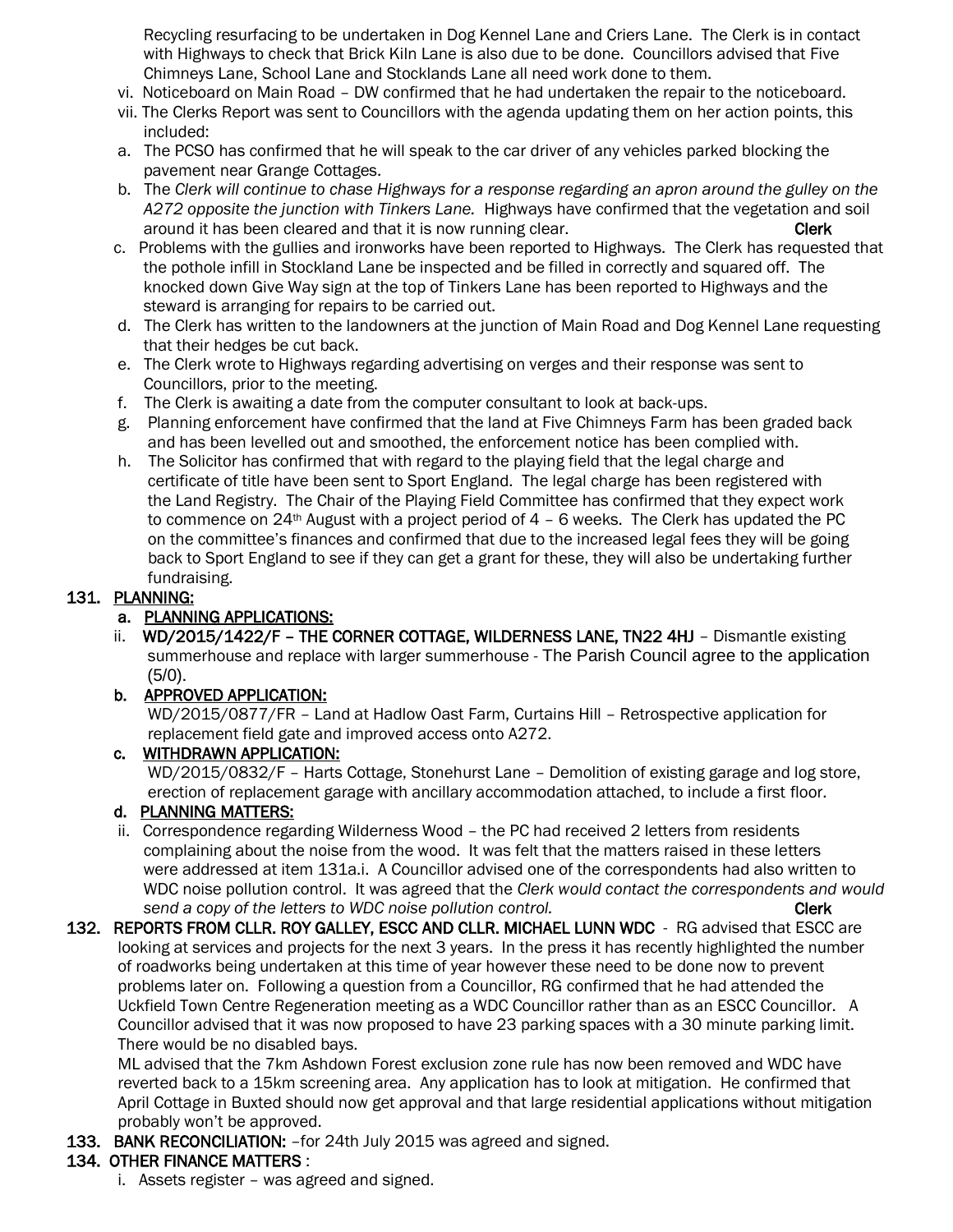- ii. ESCC Fingerpost payment the Clerk confirmed that  $£205$  had been received from ESCC as their contribution to the work on the fingerposts.
- iii. Wasps nest at the playing field the Clerk advised that she had been contacted by the Chair of the Playing Field committee regarding a wasps nest, SR and NJ agreed for the PC to pay the £48 cost for the nest to be destroyed. This decision was ratified by the Parish Council.

### 135. REPORTS FROM COUNCILLORS (COUNCIL MATTERS AND OUTSIDE BODIES):

- i. Cllr. Graham Terry advised that the burial ground was looking good. He would be attending the Hadlow Down Community Centre meeting on 11<sup>th</sup> August and congratulated Janet Tourell, chair of the Village Hall committee on the work that had been undertaken on the Village Hall flooring..
- ii. Cllr. Nathan James advised that a dead tree had been reported on the boundary of the playing field, *SR advised that she will speak to the owner of the adjoining land.* SR He had highlighted problems with the manhole in Hut Lane. The *Clerk will check with Highways that they are providing a quote for the Village Hall sign rather than just installing a replacement and then expecting payment. The Clerk will also get an update from Highways on the Give Way sign on Five Chimneys Lane at the junction with the A272.* **Charge 2008 Clerk Clerk Charge 2008 Clerk Clerk Clerk Clerk Clerk Clerk Clerk Clerk Clerk Clerk Clerk Clerk Clerk Clerk Clerk Clerk Clerk Clerk Clerk Clerk Clerk Clerk Clerk**
- 136. NEW COMMUNITY CENTRE the Chair advised that several meetings have been held to discuss and agree on a realistic brief that would bring the design costs to within an achievable range. Separate meetings have been held with 2 architectural companies. They have secured a £9k grant to assist with further scoping work. The pre-feasibility grant will pay for consultants to address a sustainability assessment of the village, transport modelling and planning advice. Once the work is completed they will be able to apply for a larger grant to pay for the commissioning of an architect, quantity surveyor, planning consultant and the production of a planning application. They hope to apply for this further funding during late September/early October. It was agreed for the *Clerk to write to Bob Lake to congratulate him on the grants he has obtained.* Clerk
- 137. FUTURE PLANS FOR THE VILLAGE HALL & 140. HOUSING NEEDS SURVEY AND SALE OF HOUSING ASSOCIATION PROPERTIES – the Chair confirmed that she had spoken to Affinity Sutton who may be interested in the Village Hall site for 2 - 3 residential units. She was given details of 1 other housing association who she will also contact. Only 2 families are registered on the WDC Housing Register. It was expressed that young single people are not registering as they feel that they would always be at the bottom of the list and would have to keep on reapplying. It was agreed for *SR to contact WDC to see if they would be interested in the Village Hall site as a rural affordable exception site, she will see if JMY can also assist with this, NJ also offered his assistance and ML will undertake further research.*

#### SR/JMY/NJ/ML

 The Chair had sent a draft housing needs survey and accompanying letter to Councillors prior to the meeting, she would like these to be sent out with the Parish Magazine, she gave the PC the details of the costs for attaching a pre-paid envelope. It was confirmed that the results of the survey would show how much need there was for affordable housing in the village and would assist with a planning application for the village hall site. One Councillor felt that the survey should be easier to complete. Survey to be discussed further at the next meeting.

 The Clerk updated the PC on the 1994 transfer document regarding St Mark's Field and that the Land Registry documents advise that the land has the benefit of the rights granted by the transfer, if this needs investigating further she would suggest that a solicitor checks the documents. She has requested a copy of the s.106 agreement from WDC and if they are unable to locate it she will contact Diocesan House for a copy . The s.106 gives first priority for vacancies to applicants who have a connection with Hadlow Down and after that applicants who have connections with local villages. She confirmed that the House of Lords have stopped the Bill relating to the sale of Housing Association properties, although the Bill may be altered.

- 138. WDC'S CORE STRATEGY LOCAL PLAN the Clerk confirmed that the strategic sites local plan has been withdrawn as a new plan is being written, so the PC's request for the Village Hall to be included won't be going ahead. Following a legal challenge in the High Court WDC have confirmed that part of Policy WCS12 relating to the Ashdown Forest 7km zone, SANGS and on-site visitor management measures have been removed. They have advised that this is due to a matter of process rather than that it is incorrect. They will be developing a new policy concerning the Ashdown Forest as part of the new Wealden Local Plan.
- 139. DEFIBRILLATORS the Clerk advised that SR and GT had signed the cheque for the defibrillator, this decision was approved by the PC, the defibrillator and cabinet are now on order and will take approximately 4 weeks to arrive. Janet Tourell has agreed for the cabinet to be installed on the entrance wall of the Village Hall on the side that the bins are stored. The PC agreed with the positioning of the cabinet and *DW agreed to install it*. DW

 The Clerk advised that she is waiting for a response from South East Coast Ambulance Service about the possibility of holding a training session. The PC agreed to training being organized for villagers. *The Clerk*